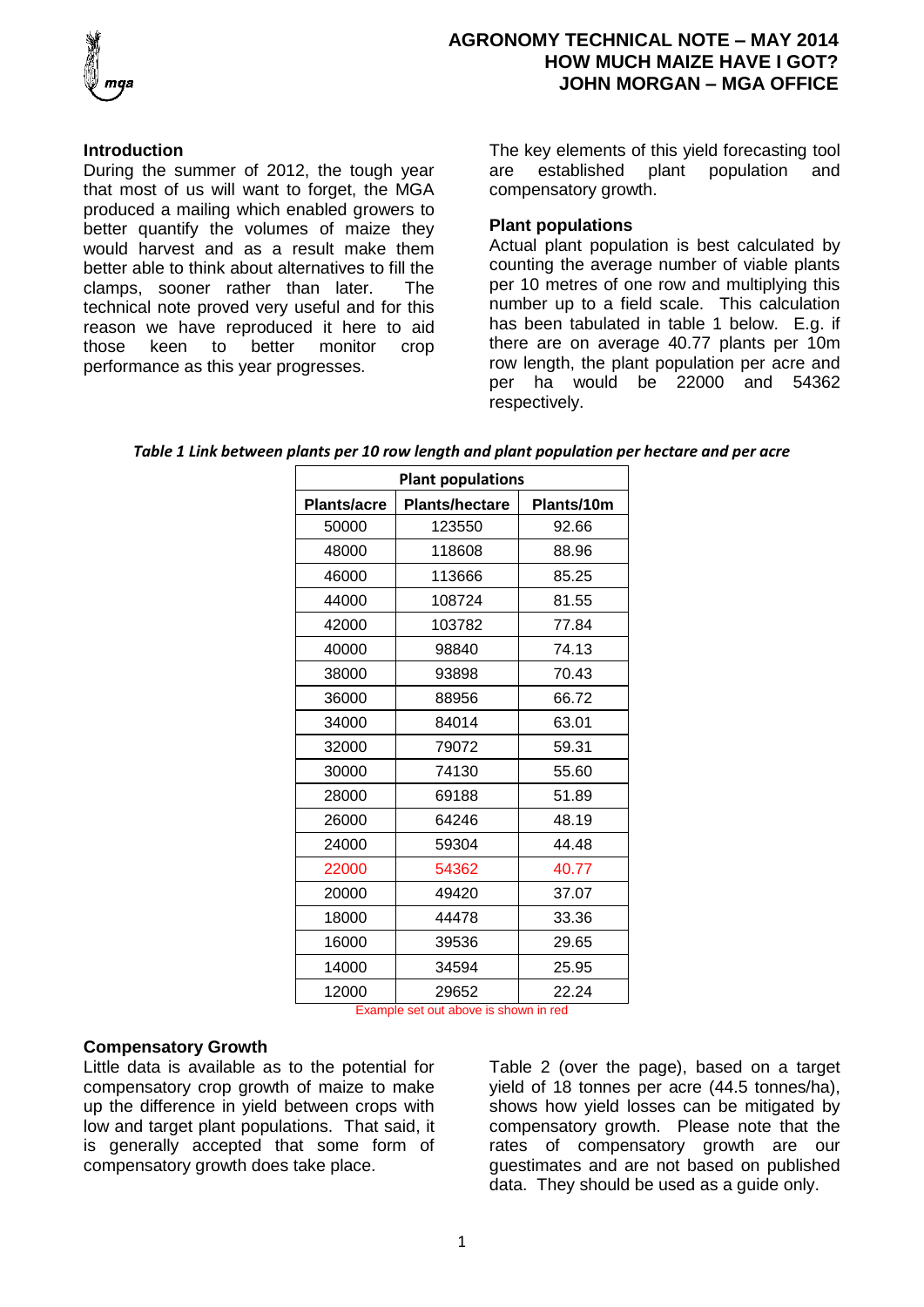# **Weather related yield penalties**

In addition to any compensatory growth adjustments, the likely impact of past and present weather also needs to be taken into account when forecasting final crop yields. In addition to the estimates for compensatory growth, Table 2 also shows the potential impact of a 15% and 30% weather related yield reduction. The figures can be used as a

guide as to the impact of poor weather on yield potential. Using table 2, it is possible to forecast a yield for field with different plant populations, taking account of compensatory growth estimates and weather impacts. E.g. a 40000 plant per acre crop will yield in the region of 11088 kg per acre, assuming a 30% weather related yield adjustment.

*Table 2 Plant population and weather factors combined to show potential overall impact on maize yield using two 15% and 30% weather related yield reductions.* 

| <b>Overall Crop Yield</b> |           | <b>Yield based on</b> | <b>Plant populations</b> |                       |
|---------------------------|-----------|-----------------------|--------------------------|-----------------------|
| 15% yield                 | 30% Yield | compensatory          |                          |                       |
| reduction                 | reduction | growth at lower       | Plants/acre              | <b>Plants/hectare</b> |
|                           |           | plant populations     |                          |                       |
| Kg/acre                   | Kg/acre   | (kg/acre)             |                          |                       |
| 15300                     | 12600     | 18000                 | 50000                    | 123550                |
| 14982                     | 12338     | 17626                 | 48000                    | 118608                |
| 14639                     | 12056     | 17222                 | 46000                    | 113666                |
| 14272                     | 11753     | 16790                 | 44000                    | 108724                |
| 13880                     | 11431     | 16330                 | 42000                    | 103782                |
| 13464                     | 11088     | 15840                 | 40000                    | 98840                 |
| 13023                     | 10725     | 15322                 | 38000                    | 93898                 |
| 12558                     | 10342     | 14774                 | 36000                    | 88956                 |
| 12069                     | 9939      | 14198                 | 34000                    | 84014                 |
| 11555                     | 9516      | 13594                 | 32000                    | 79072                 |
| 11016                     | 9072      | 12960                 | 30000                    | 74130                 |
| 10453                     | 8608      | 12298                 | 28000                    | 69188                 |
| 9865                      | 8124      | 11606                 | 26000                    | 64246                 |
| 9253                      | 7620      | 10886                 | 24000                    | 59304                 |
| 8617                      | 7096      | 10138                 | 22000                    | 54362                 |
| 7956                      | 6552      | 9360                  | 20000                    | 49420                 |
| 7271                      | 5988      | 8554                  | 18000                    | 44478                 |
| 6561                      | 5403      | 7718                  | 16000                    | 39536                 |
| 5826                      | 4798      | 6854                  | 14000                    | 34594                 |
| 5067                      | 4173      | 5962                  | 12000                    | 29652                 |

\*1% compensatory growth increase assumed as plant populations drop by 1000 plants per acre.

\*\* Figures in red represent the example set out above.

### **Impact on maize quality**

As well as the yield implications of reduced plant populations and the weather, both factors will also have an impact on maize silage quality. Lower plant populations tend to allow more light into a crop, with the result that cobs tend to be larger and more mature at harvest. Larger, mature cobs tend to increase the starch levels of crops. In contrast, crops affected by adverse weather tend to be slow to mature and while cobs may be present, grain maturity by be delayed or

not happen at all, with the result that starch percentages in the silage are low.

### **Wholecrop to fill any shortfall in yield and quality?**

Members will be aware of the excellent feed characteristics of wholecrop cereal silage. Cattle find the silage very palatable and its similar starch, energy and protein balance to maize silage, make it an ideal addition, or in difficult years a good substitute.